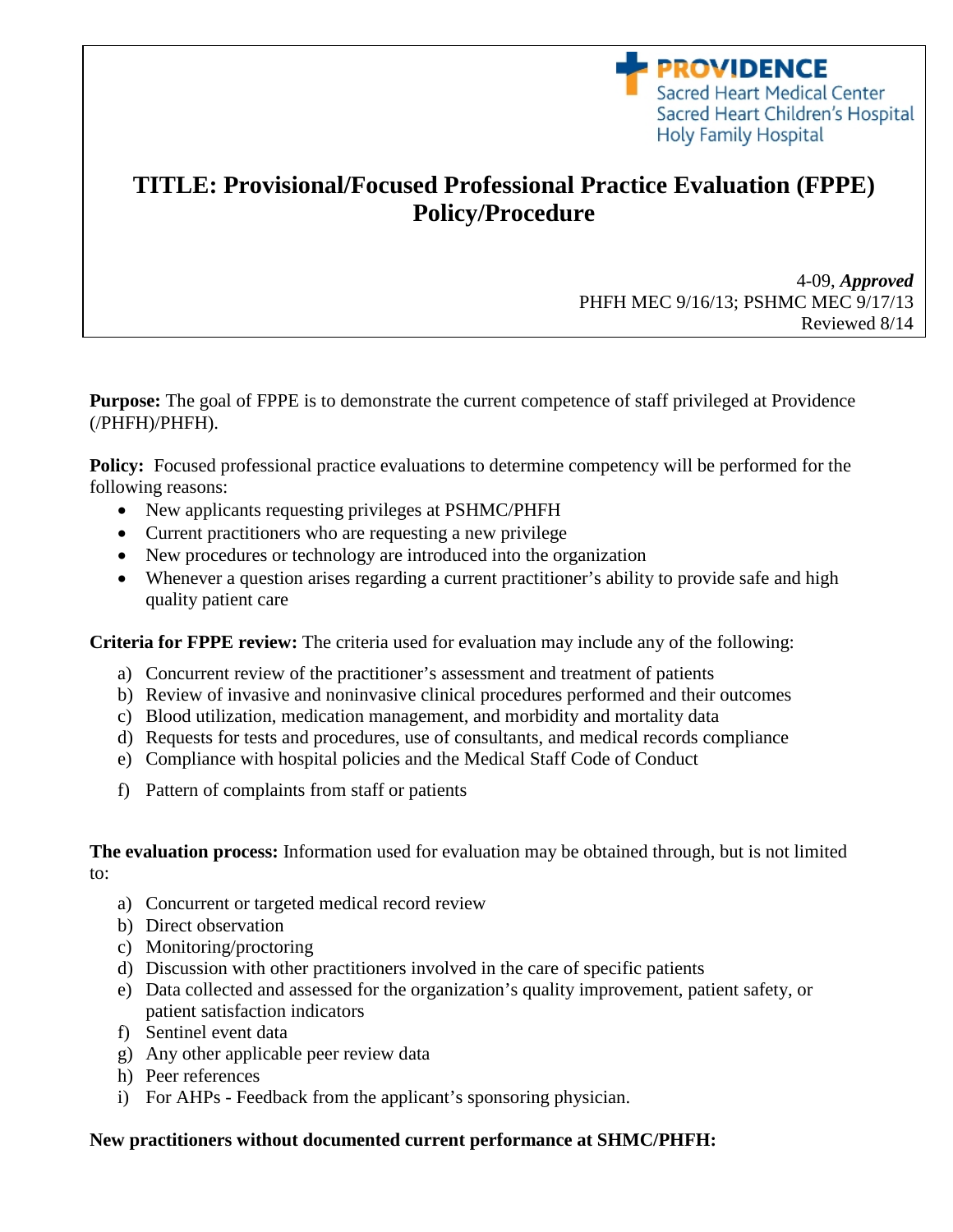- a) Each new medical staff member will be given a copy of the attached document which outlines the evaluation process specific for his/her department or specialty (Attachment A), as well as the core competencies which will be reviewed.
- b) In addition to the review process outlined on Attachment A, proctoring may be required for specific procedures at the recommendation of the Department/Service Line Chair. The requirement will be communicated to the practitioner, including the number of cases and/or duration of the required proctoring.
- c) Proctors must be approved by the Credentials Committee or Department Chair (See 'Proctoring/Observing/Precepting Policy'. It is the responsibility of the physician being proctored to assure that his/her proctor provides proctoring reports on approved forms to Medical Staff Services for evaluation by the Department/Service Line Chair. The Chair may endorse the practitioner to perform the specific privileges independently after review of the proctor's report and clinical information as appropriate. External proctors may be approved by the Department Chair and Chief Medical Officer or their respective designees (See 'Visiting Surgeon/Proceduralist' policy).
- d) At the next Ongoing Professional Practice Evaluation (OPPE) period, which is performed at approximately six/eight-month intervals) by specialty, Medical Staff Services will review data to consider if the applicant has a level of activity from which a recommendation may be made. If sufficient activity, the Medical Staff Services Office will initiate the focused review process by gathering the specified information for the Department or Service Line Chair's review. If insufficient activity, the focused review will be deferred to the next OPPE review. Recommendations may include, but are not limited to, the following:
	- Full membership and privileges requested
	- Extension of provisional/focused review status if concerns have been identified regarding clinical care, behavior, or citizenship
	- Continuation in focused review due to limited activity; focused review may continue at eight-month intervals up to two years from the date of appointment. If very limited or no activity at the two-year reappointment period, the Department and Credentials Committee will make a recommendation to the MEC regarding continuation of privileges. Note that information from other Providence Health Care (PHC) hospitals may be considered in the decision-making process at this point. A recommendation may be made to appoint the practitioner to Community Associate status (membership without privileges).
	- Extension of provisional/focused status beyond the two years for some of the privileges requested (See Proctoring/Observing/Precepting Policy regarding expiration of privilege requests when proctoring is not complete within specified time periods.)
	- Communication with the practitioner regarding areas for improvement
	- Recommendation for specific continuing medical education
	- Proctoring or mentorship
	- Recommendation to deny advancement to full membership and privileges
	- Recommendation that privileges not be continued due to lack of activity
- e) The further process for provisional/focused review is fully covered in Appendices B and C of the Medical Staff Bylaws.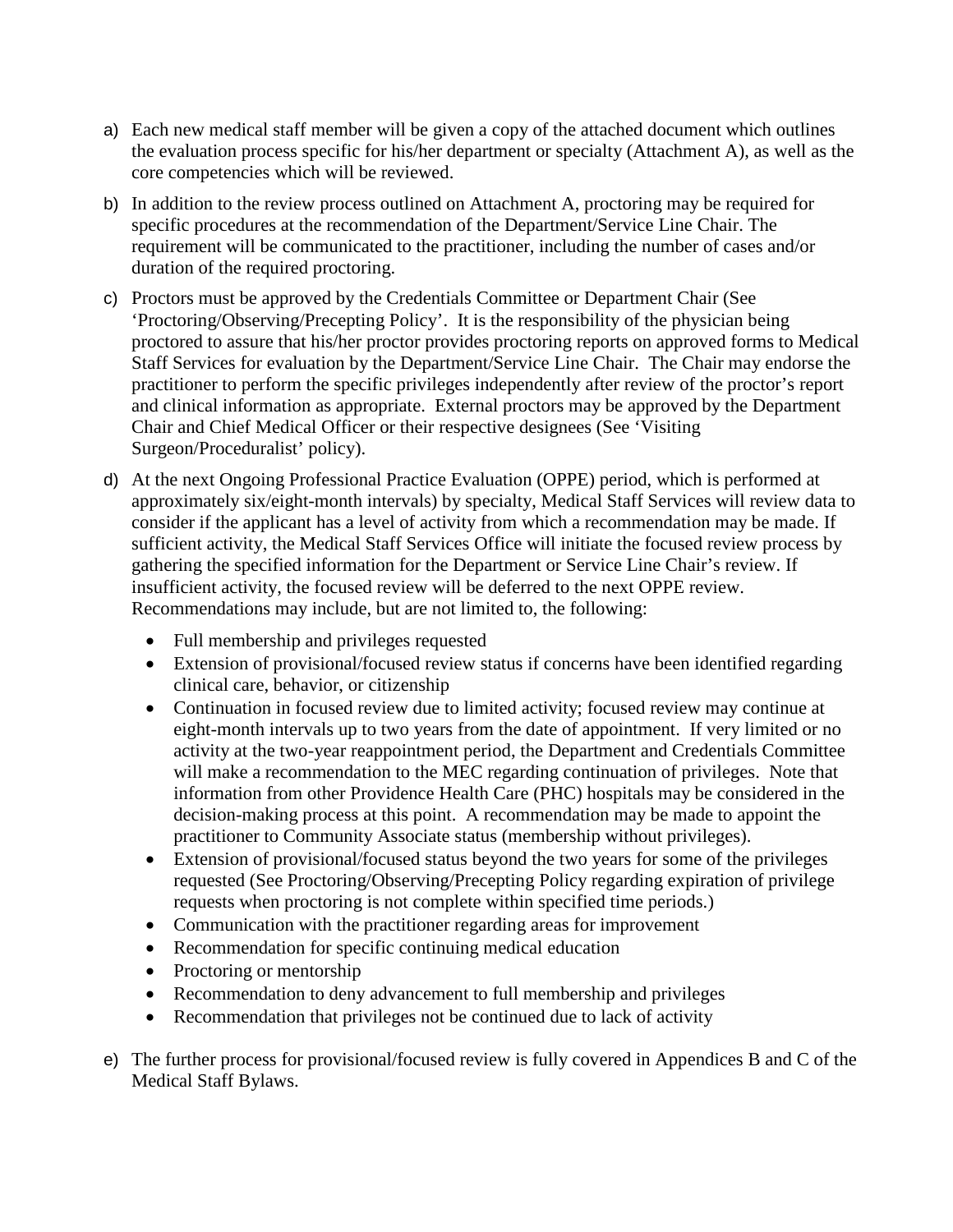f) If advancement or any specific privilege is denied for reasons other than lack of activity/lack of data from which to demonstrate current competence, the practitioner will be informed of his/her rights under the Fair Hearing Plan of the Medical Staff Bylaws.

### **Current practitioners requesting an additional privilege:**

Applicants will be required to meet the established criteria for the privilege. Proctoring or mentoring may be required as with initial applicants. The period for review will be established by the Department Chair at the time of the privilege request. The Credentials Chair or Committee may be called upon to confer with the Department Chair in establishing the review requirements, if needed.

### **New procedures or technology:**

See the 'Privileging for New Procedures Policy.' The review period for each practitioner requesting the privilege will be established at the time the new privilege list is developed.

### **Quality of care issues regarding a current practitioner:**

As part of the Ongoing Professional Practice Evaluation (OPPE), the Department or Service Line Chair reviews the practice of those within his/her department at eight-month intervals, according to criteria established by the Department/Service Line.

If a practitioner is above established trigger criteria (see 'Peer review dimensions and targets by Department') for two evaluation periods, the Department/Service Line Chair will provide an initial review of available data.

The Chair may:

- Determine issues do not warrant further review at this time, but follow at next OPPE.
- Request outside peer review be obtained as outlined in the 'Peer Review and Ongoing Professional Practice Evaluation' policy.
- Perform or assign a more targeted review of additional data as outlined at the beginning of this policy. Comparative data may be developed as part of this process.
- Refer the issue for discussion at MEC to consider whether a collegial intervention or an investigation should be undertaken, as specified in the Fair Hearing Plan of the Medical Staff Bylaws.

Additionally, the Department/Service Line Chair, Medical Staff President, Chief Medical Officer, Division Chief, Chief Operating Officer, or Medical Center President may determine that one significant patient care event or conduct issue triggers a targeted review by the Department/Service Line Chair, or warrants a MEC review to consider recommendation of a collegial intervention or an investigation as specified in the Fair Hearing Plan of the Medical Staff Bylaws.

# **FPPE reporting:**

Practitioners recommended by the Department and Credentials Committee to be advanced from provisional/focused status will be included on the MEC and Board Credentials Report, and the practitioner will be notified by letter following the Board approval.